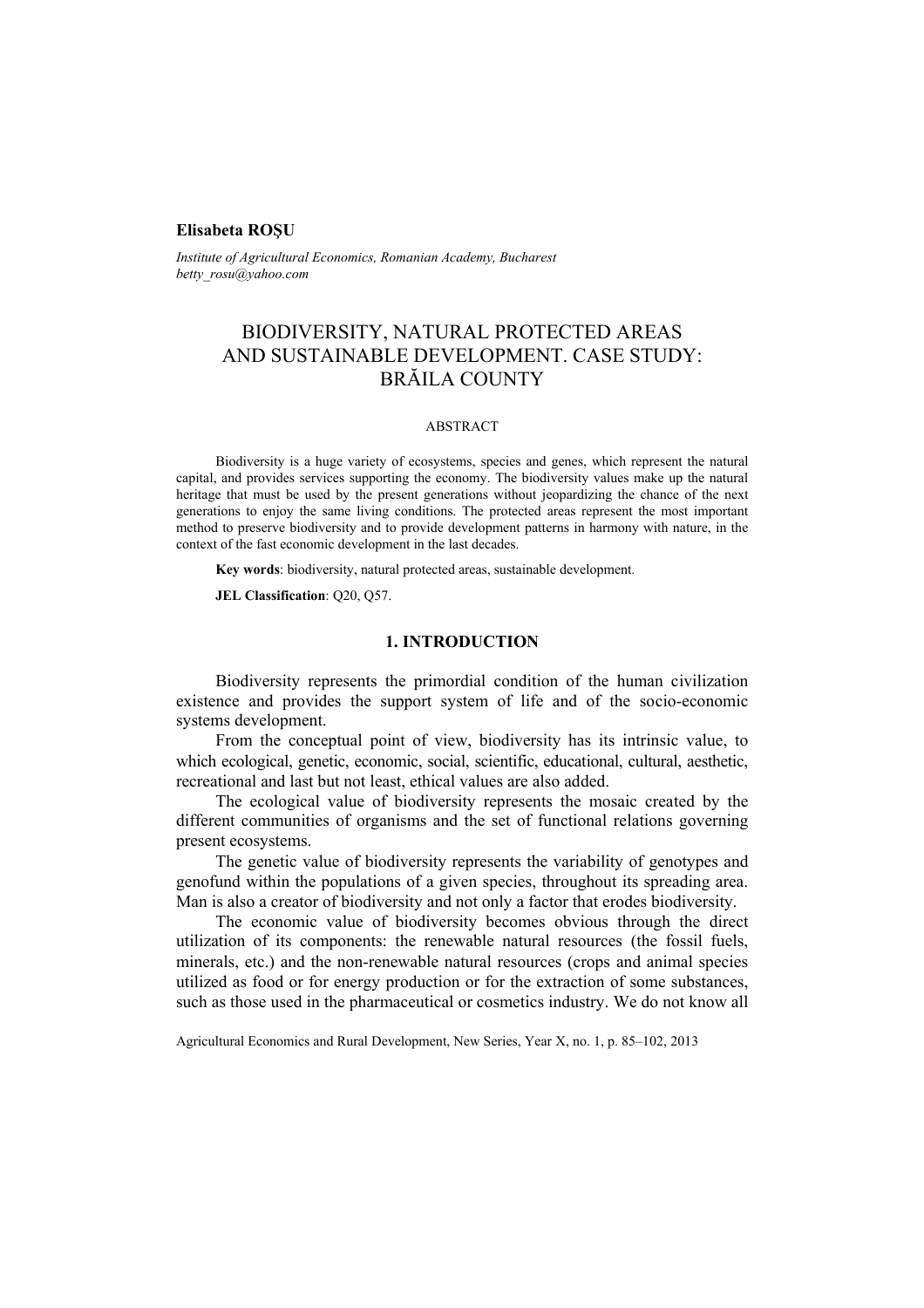the opportunities of any species and the way in which it can be utilized in the future, but the loss of any of these limit mankind's development opportunities as well as the opportunities of the efficient utilization of natural resources.

Biodiversity has an important role in the life of any society, being reflected in the society culture and spirituality – folklore, art, architecture, literature, traditions and practices in land and resources utilization.

The aesthetic value of biodiversity is a basic human necessity, the natural and cultural landscapes being the basis of the tourism and leisure sector development.

But maybe the most important value of biodiversity is of ethical nature, the human society having the obligation to ensure the preservation and sustainable utilization of all biodiversity components.

The present study intends to make an assessment of Brăila county biodiversity, of its preservation state, of the anthropic activities that have led or could lead to its degradation.

## **2. STATE OF KNOWLEDGE**

The biodiversity concept was introduced by Walter G. Rosen<sup>1</sup> in the year 1986, coming into prominence on the occasion of the UN Conference for Environment and Development from Rio de Janeiro in 1992. Two years later, Harper, J.L. and Hawkworth, D.L. (1994), stated that "biodiversity represents in fact the biological diversity", which was defined by them by "including two kin concepts: genetic diversity and ecological diversity".

Leveque. C. and Mounoulou, J.C. (2001), considered that biodiversity "must refer only to the relations that regard the connection between man and nature, while the biological diversity should also refer to the evaluation and inventory of species". Most specialists consider that biodiversity means in a way "everything" (Cogălniceanu, D., 1999).

If biodiversity is everything, *i.e*. everything that composes it, ensuring the environmental services and the resources without which man could not exist anymore, biodiversity preservation represents the basic condition for maintaining life on Earth. Biodiversity conservation can be mainly achieved in two ways: insitu and ex-situ (Fig. 1).

The in-situ conservation presupposes:

– Ecosystem conservation by establishing a system of protected areas or zones needing special conservation measures, in parallel with the creation of a proper management system;

– Species conservation within the natural or semi-natural habitats or ecosystems.

<sup>1</sup> Within the *National Forum on BioDiversity*, organized by the U.S. National Academy for Sciences, Washington D.C., 21–24 September 1986.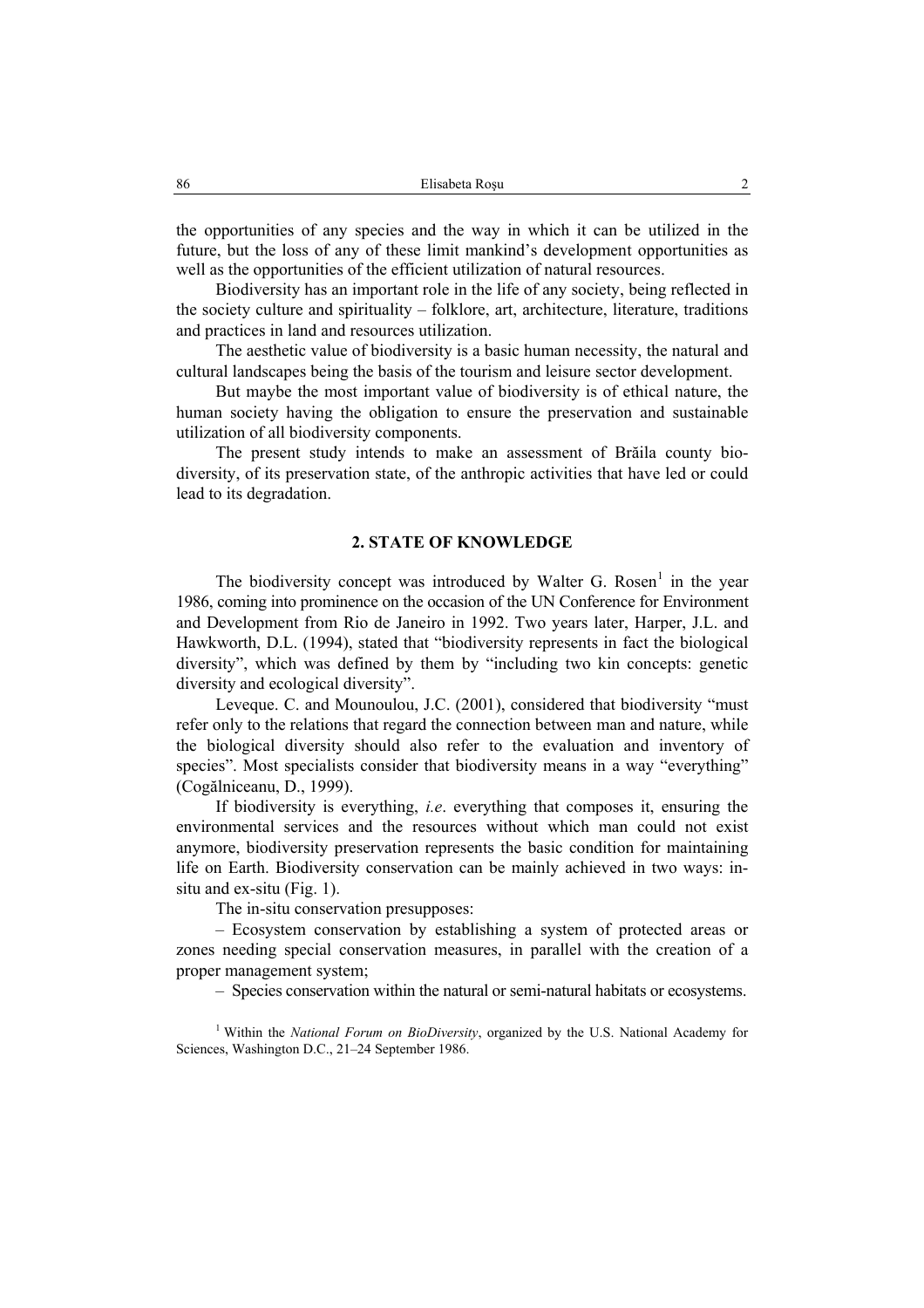The ex-situ conservation consists of:

– Maintenance and propagation of living organisms in zoological and botanical gardens;

– Maintenance of seeds, embryos, genetic material, micro-organisms by freezing.

| In-situ                                                                                                                |                                                                                                                                                     | Ex-situ                         |                                                                                         |  |  |
|------------------------------------------------------------------------------------------------------------------------|-----------------------------------------------------------------------------------------------------------------------------------------------------|---------------------------------|-----------------------------------------------------------------------------------------|--|--|
| Ecosystem conservation                                                                                                 | Species conservation                                                                                                                                | Living organisms<br>collections | Gene banks                                                                              |  |  |
| Protected areas (national)<br>parks, biosphere<br>reserves, natural parks,<br>natural monuments)<br>Marine sanctuaries | Sanctuaries for<br>protected species and<br>In captivity reproduction<br>protected areas<br>In-situ gene banks<br>Hunting reserves<br>Seed reserves |                                 | Pollen and seed banks<br>Genetic material banks<br>Microbes cultures<br>Tissue cultures |  |  |
| <b>Man's intervention increases</b>                                                                                    |                                                                                                                                                     |                                 |                                                                                         |  |  |

**The importance of natural processes increases** 

*Source:* Cogălniceanu, D. (1999), *Management of the natural capital*, Ars Docendi Publishing House, Bucharest.

Figure 1. Biodiversity management mechanisms.

The study of biodiversity was carried out in several stages. While in the late1960s only studies at local level were conducted (the Red list species – endangered, endemic, rare species), after 1990 the studies were characterized by a global perspective on biodiversity. The most important event was the Summit in Rio de Janeiro in the year 1992, when the bases of sustainable development principle were laid, and a number of 153 states, including the European Union, signed up the UN Biological Diversity Convention (BDC), which was enforced on December 29, 1993. In early 2010, BDC was ratified by 193 parties and nowadays represents the most important international instrument in the coordination of biodiversity policies and strategies at global level. Romania ratified BDC by Law no. 58/1994.

The three BDC objectives<sup>2</sup> are the following: conservation of biological diversity, sustainable use of the biological diversity components and the fair and equitable sharing of the benefits arising out of the utilization of genetic resources. "The conservation and sustainable use of biodiversity in the natural capital structure is substantiated and instrumented within the protected areas network" (Vădineanu, A., 2004).

The protected areas represent the most important method to preserve biodiversity and to provide development patterns in harmony with nature, in the context of the accelerated economic development in the last decades. The International

<sup>&</sup>lt;sup>2</sup> Convention of Biological Diversity, http://www.cbd.int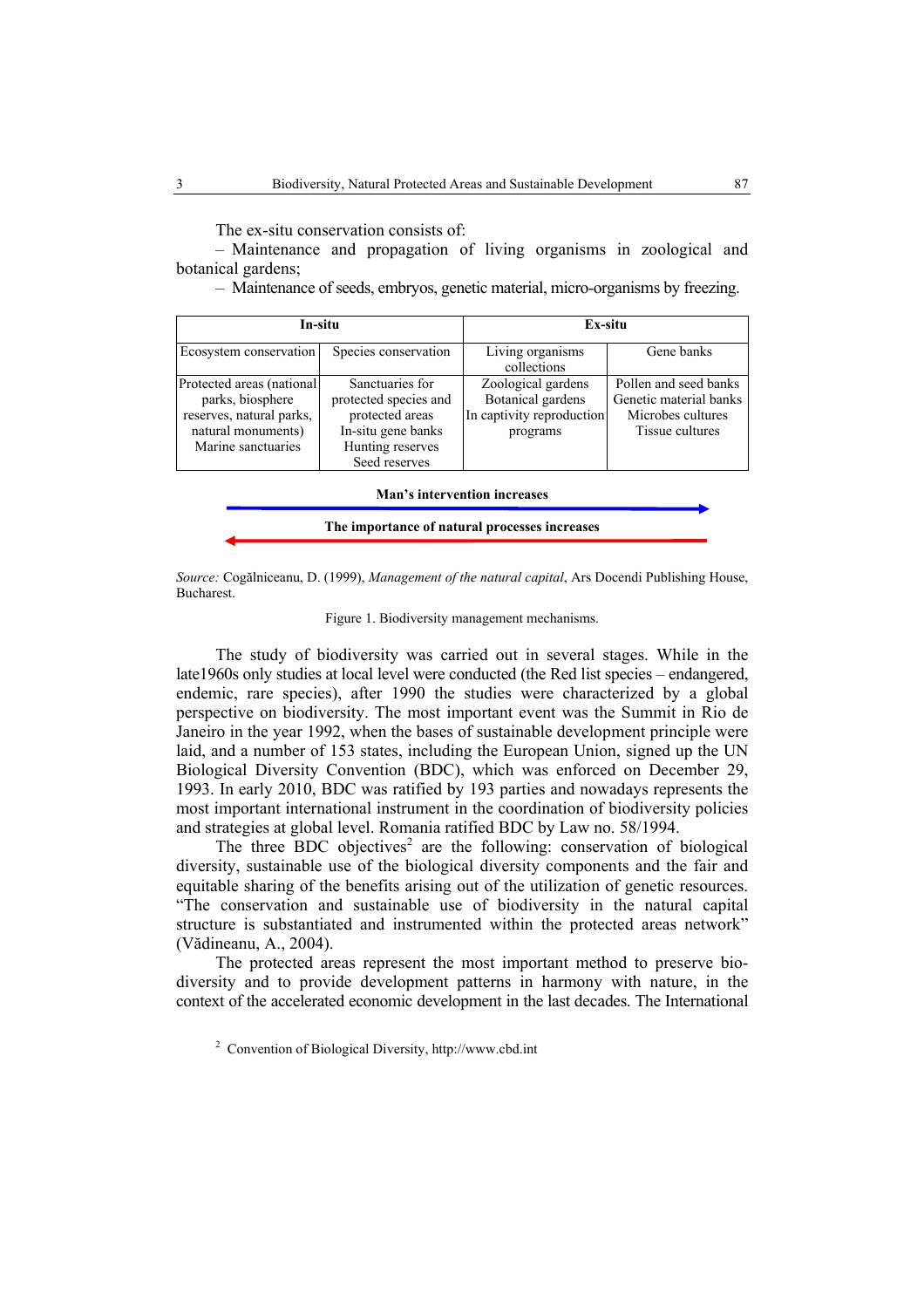Union for the Conservation of Nature (IUCN) defines the protected area as being "a clearly-delimited geographical space, acknowledged, designated and administered on the basis of certain legal acts or through other efficient means, targeting the long-term conservation of nature, as well as of the environmental services and related cultural values".

Natura 2000 represents the keystone of the EU policy in the field of biodiversity and it represents a network of protected natural areas designed in order to implement the directives: *Habitats* (Directive on the conservation of natural habitats, of wild flora and fauna 92/43/EC) and *Birds* (Directive on the conservation of wild birds 2009/147/EC). Thus, this network protects the natural habitats and the wild species of endangered plants and animals at EU level, consisting of the following categories of protected natural areas of community interest (Natura 2000 sites):

• *Special preservation areas* that preserves habitats and species of plants and animals, except for birds, in conformity with the Habitat Directive; they are declared on the basis of the recognition of the Sites of Community Interest by the European Commission;

• S*pecial avifaunistic protection areas* for the protection of all wild birds species, in conformity with the Birds Directive.

By joining the European Union, Romania has the obligation to include a certain percentage of its natural space into this network, so as to ensure the conservation of it, if the respective areas accommodate habitats and species of community interest.

In conformity with Art. 5, paragraph (1) from the *Emergency Ordinance. no. 57/2007 on the regime of the protected natural areas, the conservation of natural habitats, wild flora and fauna,* the categories of protected natural areas in Romania are the following:

a) of national interest: national parks, natural monuments, nature reserves, natural parks;

b) of international interest: wetlands of international importance, biosphere reserves;

c) of Community interest or Natura 2000 sites: sites of community importance (SCIs), special preservation areas, special avifaunistic protection areas (SPAs);

d) of county or local interest: established only on the private/public area of the administrative territorial units.

## **3. MATERIAL AND METHOD**

The study intends to present the ecosystems under protection regime on the territory Brăila county from the point of view of sustainable use of natural resources. The study is also an approach to the harmonization of aspects linked to nature conservation with those represented by the economic interests present in the zone, with the value of nature conservation, to facilitate the understanding that the existence of the protected natural areas can benefit the local communities on their territory or in their vicinity.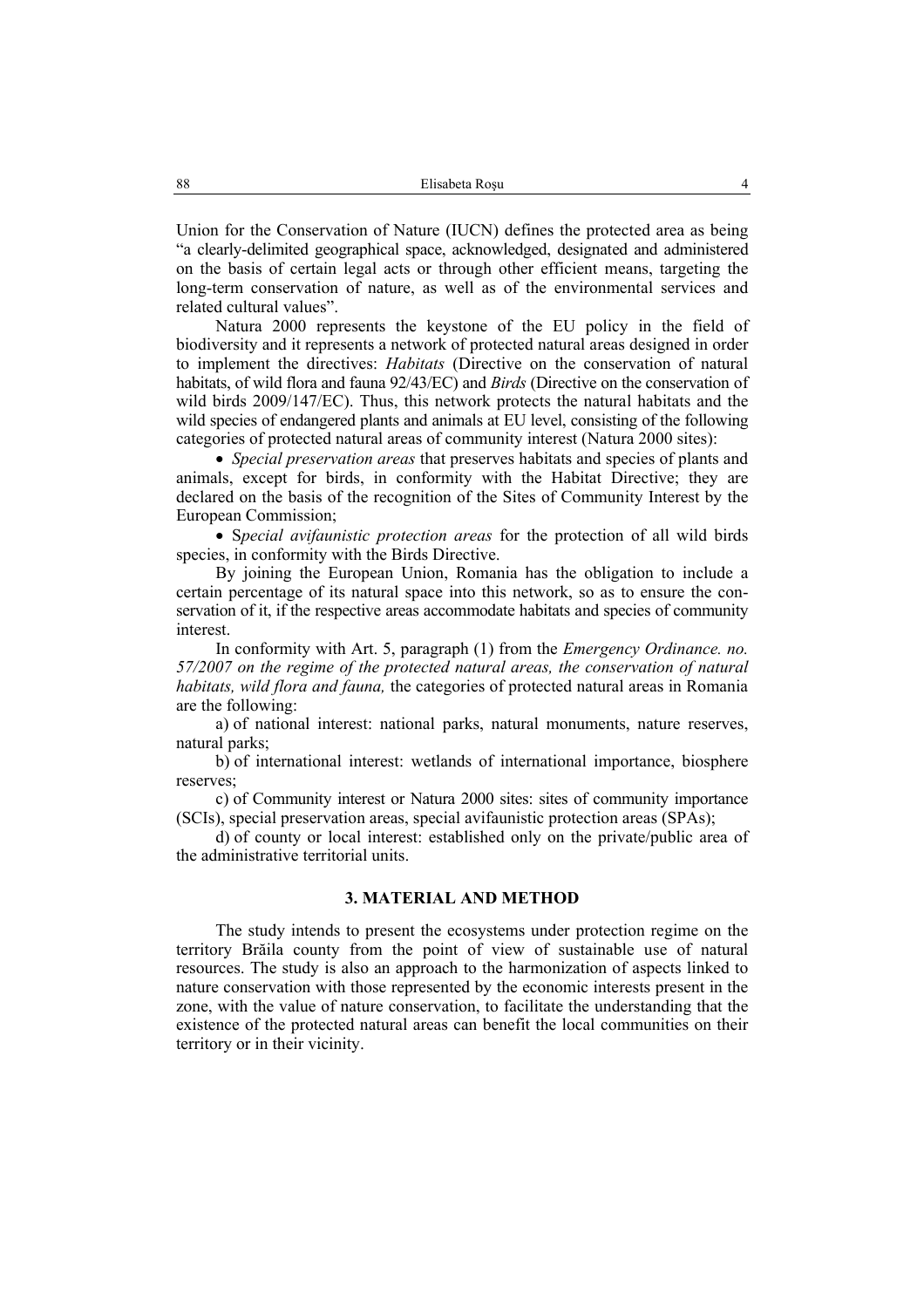The characterization of the protected natural areas comprised two components:

– the theoretical component: identification of the national and international legislation into effect, description of the protected natural areas;

– the practical component: state of the protected natural areas from the components point of view (natural habitats, flora, fauna, etc.), of the management regime, the impact and tendencies of anthropic activities upon these.

## **4. RESULTS AND DISCUSSIONS**

### **4.1. Biodiversity and the protected natural areas in Brăila county**

In conformity with the Romanian legislation on the regime of protected natural areas, the protected natural areas in Brăila county are the following:

*a) Protected natural areas of national interest:* in Brăila county there are 3 protected natural areas of national interest with a total area of 24962.8 ha, the greatest part being located in the flood plain area of the Danube –Natural Park *Balta Mică a Brăilei* (Table 1).

| Table 1                                                           |  |
|-------------------------------------------------------------------|--|
| The protected natural areas of national interest in Brăila county |  |

| $\bf{No}$ | Name                    | <b>Declaration</b><br>act | Category of<br>protected area | Area<br>(ha) | Location/<br><b>Communes</b>                                | Administrator                                                                     |
|-----------|-------------------------|---------------------------|-------------------------------|--------------|-------------------------------------------------------------|-----------------------------------------------------------------------------------|
|           | Balta Mică a<br>Brăilei | Law 5/2000                | Natural Park                  | 24.123       | Chiscani, Gropeni,<br>Stăncuța, Berteștii de<br>Jos, Mărașu | <b>RNP</b> Romsilva<br>by specially<br>established<br>administration<br>structure |
|           | Jirlău Vișani<br>Lake   |                           | Law $5/2000$ Nature reserve   | 838.66       | Jirlău, Vișani and<br>Galbenu                               |                                                                                   |
|           | Camnita<br>Forest       |                           | Law 5/2000   Nature reserve   | 1.2          | Râmnicelu                                                   | Forestry<br>Directorate Brăila                                                    |

*Source:* Report on the state of environmental factors, Brăila Environment Protection Agency, 2011.

*The Natural Park Balta Mică a Brăilei* is located in the river plain with natural flooding regime of The Danube River, between Vadu Oii and Brăila municipality. We could say that this is an interior delta on the inferior part of the Lower Danube.

Despite the changes in the structure of the integrating ecological systems and at its level, Balta Mică a Brăilei (Small Brăila Swamp) preserves important ecological values, being an important component of the Lower Danube System, located upstream the Danube Delta Biosphere Reserve. It is the only area that has remained under natural hydrological regime (floodprone area), after dyking, in a percentage of 75%, of the former swamp Balta Brăilei and the creation of the agricultural zone Insula Mare a Brăilei – Great Brăila Island. Out of the total area, 53.6% is covered by alluvial forests, 6% by pastures, 12.9% by wet zones and 27.5% by lakes (ponds and swamps).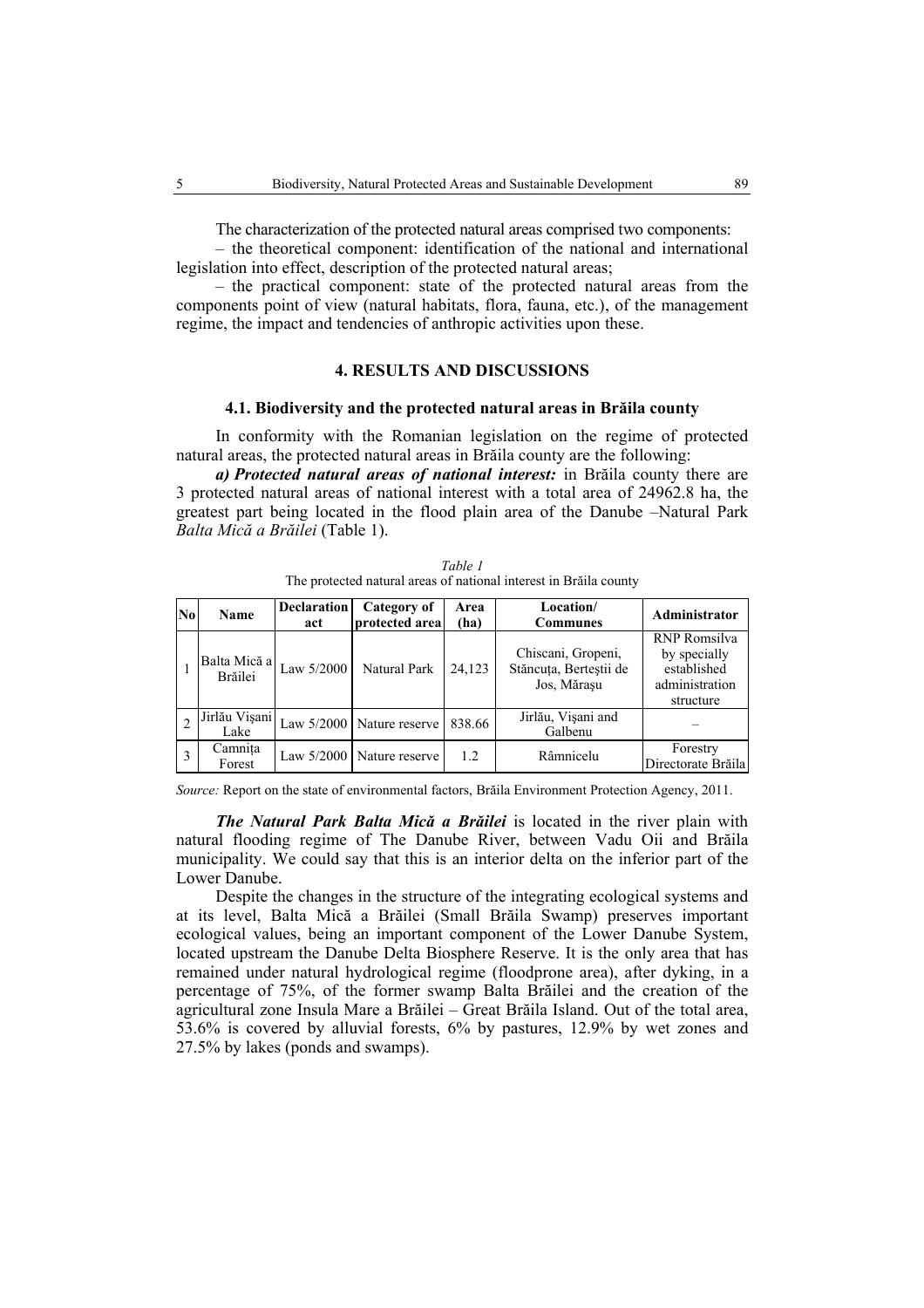Half of the identified ecosystems – swamps and forests specific for flood river plains – are natural, the greatest part of this area preserving the structure and functions of former Brăila swamp of the 1950s. These are also natural habitats of community interest for which conservation priorities have been established.

The zone is well-known for its ornithological importance, as it is located on the most important migration passage of the birds in the inferior basin of the Lower Danube, at the midway of migration routes between the nesting places in Northern Europe and the winter refuges in Africa. As a great part of these are aquatic birds, in the year 2001, Balta Mică a Brăilei (Small Brăila Swamp) was declared RAMSAR site, the second after the Danube Delta, in conformity with Ramsar Convention, by which the wet zones of international importance as habitat of the aquatic birds are protected, convention to which Romania is a signing part; in 2007 year, it was declared both special avifaunistic protection area and site of community importance.

*The Nature Reserve Lake Jirlău Vişani* is located in the western part of Brăila county, on the left bank of Buzău river, on the territory of communes Jirlău, Vişani and Galbenu, with a total area of 838.66 ha. In conformity with the Decision of the county council Brăila no. 20/1994, the Lake Jirlău Vişani was declared ornithological refuge and in conformity with Law *no. 5/2000 for the approval of the National Territory Management Plan* – section III – protected zones, was declared nature reserve.

The reserve is a less deep lake, with a vegetation typical for permanent swamp, mainly consisting of reed, bulrush and rush. The lake ensures passage habitats, habitats for feeding and nesting for a series of migratory and sedentary bird species from the wet zone. The presence of certain habitats and species of community interest was the reason for including this lake in the special avifaunistic protection area Balta Albă – Amara – Jirlău, as well in the site of community importance Balta Albă – Amara – Jirlău – Lacul Sărat Câineni. The rich precipitations in winter time determines an increase of the area and depth of the lake until the warm months, when these diminish as a result of high temperatures.

*The Nature Reserve Camnita Forest* – Camnita Forest has an area of 1.2 ha and it is located in the commune Râmnicelu, near the village Constantineşti, between the county road 221 and the Buzău River. This reserve is placed inside the Camnita forest; the forest has about 550 ha, mainly consisting of acacia, white and black poplar and willow trees.

The forest natural vegetation consists of a mixture of ash trees and acacias, of unknown origin, of approximately 45 years old. It was declared a nature reserve because the ash tree is a rarity in the landscape of Brăila county. At the same time, this protected area is also a seed reserve, mentioned in the "National Catalogue of the sources for forest reproduction materials in Romania", the selection goal being the quantity and quality of wood.

In conformity with the County Council Decision no. 20/1994, Camniţa Forest was declared forestry reserve and in conformity with the Law no. 5/2000 for the approval of the national territory management plan – section III – protected zones,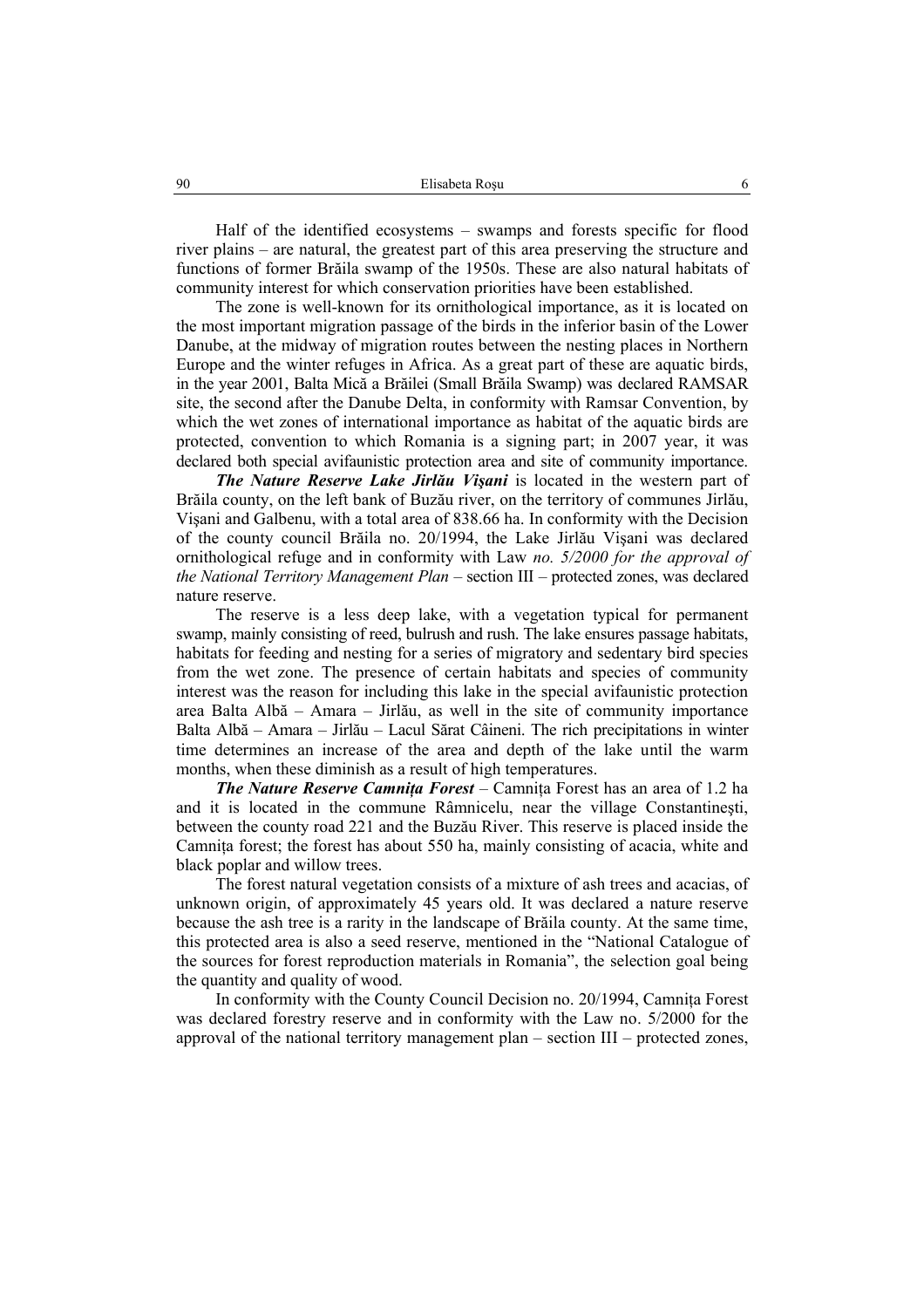it was declared nature reserve. The conservation is favoured by the absence of tourism practice on the reserve territory.

# *b) Protected natural areas of international interest*

In conformity with the Ramsar Convention through which the wetlands of international importance are protected as habitat for the aquatic birds, convention to which Romania is a signing party, in the year 2001 Balta Mică a Brăilei (the Small Brăila Swamp) was declared RAMSAR site (position 1074 on Ramsar list) under he name Insula Mică a Brăilei (the Small Island of Brăila). 207 species of birds were inventoried, representing half of the species of migratory birds characteristic for Romania, among which 169 are internationally protected species, through the *Conventions in Berne, Bonn and Ramsar*.

## *c) Protected natural areas of community interest*

In conformity with *Government's Emergency Ordinance no. 57/2007 on the regime of protected natural areas, the preservation of natural habitats, of wild flora and fauna,* approved with modifications and completions by *Law no. 49/2011*, the protected natural areas of community interest (Natura 2000 sites) are represented by the special avifaunistic protection areas (the sites of community importance) and the special preservation areas.

The goal of *the special avifaunistic protection areas* is to preserve, maintain and where appropriate, to bring back into a favourable conservation state the birds species and the specific habitats, designated for the protection of the wild migratory birds of community interest, in conformity with the Birds Directive. Thus, on the territory of Brăila county, 9 special avifaunistic protection areas have been delimited, totalling an area of 59,788.37 ha, which represents 12.5% of the county area (Table 2).

| Crt.<br>no.    | Name                                 | Code             | Area at<br>county<br>level (ha) | <b>Administrative territorial units from</b><br>Brăila county where the area is<br>located |
|----------------|--------------------------------------|------------------|---------------------------------|--------------------------------------------------------------------------------------------|
| л.             | Balta Albă - Amara -<br>Jirlău       | ROSPA0004        | 1,213.8                         | Galbenu, Gradistea, Jirlău, Vișani                                                         |
| $\overline{2}$ | Balta Mică a Brăilei                 | <b>ROSPA0005</b> | 24,821.8                        | Bertestii de Jos, Brăila, Chiscani,<br>Gropeni, Mărasu, Stăncuta                           |
| 3              | Balta Tătaru                         | ROSPA0006        | 8,583.6                         | Dudesti, Rosiori                                                                           |
| $\overline{4}$ | Dunărea Veche – Bratul<br>Măcin      | ROSPA0040        | 6,228                           | Frecătei, Mărasu                                                                           |
| 5              | Ianca – Plopu – Sărat                | ROSPA0048        | 1,982.1                         | Ianca, Movila Miresii, Traian                                                              |
| 6              | Lunca Siretului Inferior             | ROSPA0071        | 1,824.6                         | Măxineni, Silistea, Vădeni                                                                 |
| 7              | Măxineni                             | ROSPA0077        | 1,504.3                         | Măxineni                                                                                   |
| 8              | Berteștii de Sus – Gura<br>Ialomitei | ROSPA0111        | 2,962.7                         | Bertestii de Jos, Victoria, Insurătei                                                      |
| 9              | Valea Călmătuiului                   | ROSPA0145        | 10,667.8                        | Bordei Verde, Cireșu, Insurăței,<br>Surdila-Greci, Ulmu, Zăvoaia, Dudesti                  |

*Table 2*  Special avifaunistic protection areas in Brăila county

*Source:* Government's Decision no. 1284/2007 on the declaration of special avifaunistic protection areas as integrating part of the European ecological network Natura 2000 in Romania.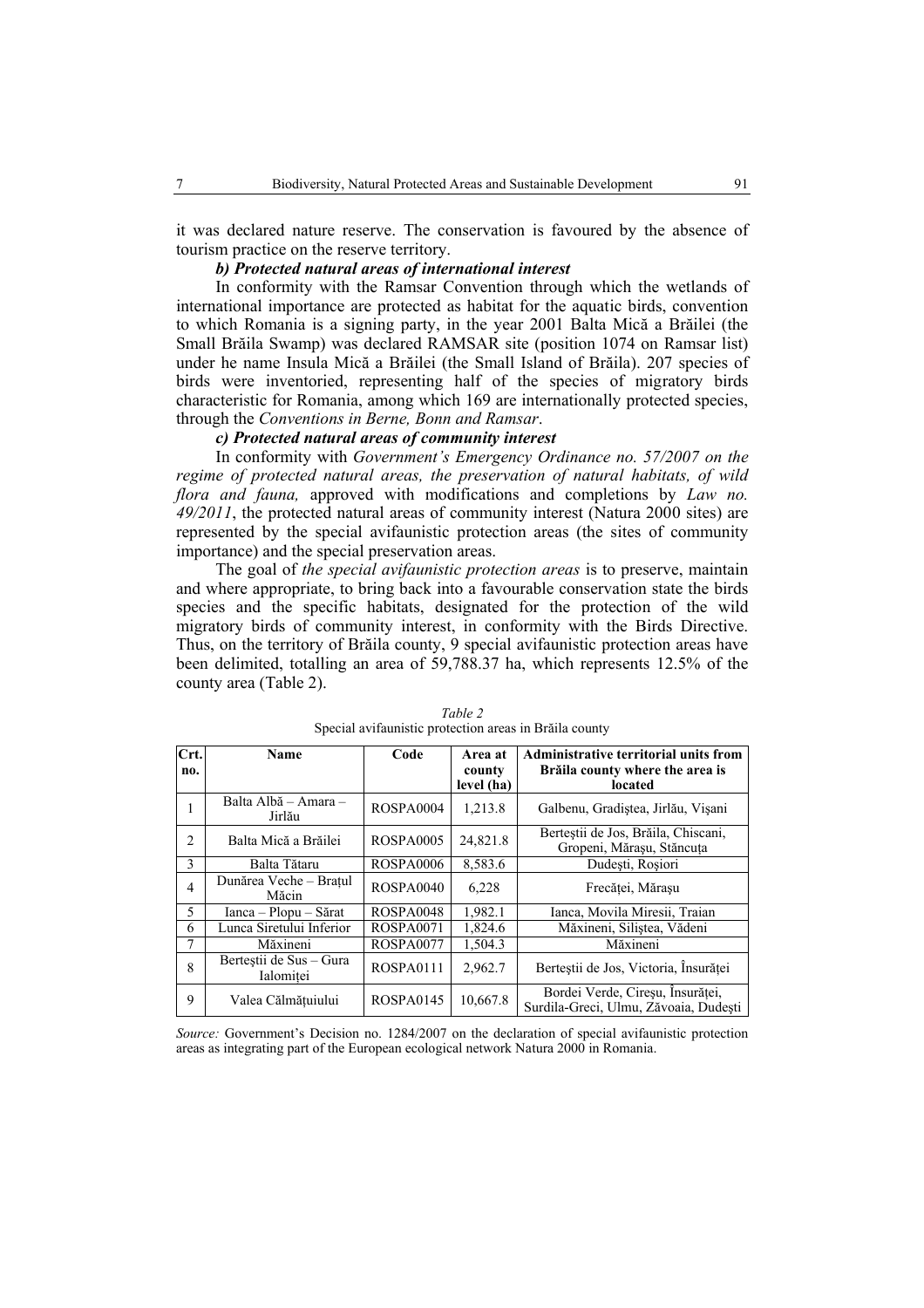• Balta Albă-Amara-Jirlău is located in the counties Brăila and Buzău and it comprises the lakes that gave the name to the area. In the year 2011, its area diminished; in Brăila county, its area decreased from 1,898.5 ha to 1,213.8 ha, which represents 60% of the total area and it also includes the Nature Reserve Jirlău Vişani.

• Balta Mică a Brăilei (the Small Swamp of Brăila) partially overlaps the area of the natural park and site of community importance with the same name, a small area  $(4\%$  of the total area) belonging to Ialomita county. In the year 2011, the area was enlarged by including the Danube dyke-bank zones, as well as some land areas in the eastern part of the localities Polizeşti and Berteştii de Jos.

• Balta Tătaru was also extended to county Ialomita in the year 2011, and its area increased from 521 ha to 9,981 ha. In the county Brăila, it covers 8,583.6 ha and comprises 5 lakes (Tătaru, Plascu, Chioibăsesti, Coltea and Padina) and the forests Coltea and Tătaru, as well as zones from their vicinity, which make the connection between them. The lakes are salt lakes, with small depths, currently ranging from 0.5 to maximum 1 m; under the prolonged drought conditions, the water surface area very much diminishes, muddy beaches emerging.

• Dunărea Veche-Braţul Măcin (the Old Danube-Măcin Branch) is located in the counties Brăila, Tulcea (almost half of the area) and a very small part of it lies in Constanta county. In the county Brăila, it covers an area of 6,228 ha and it consists of the Măcin Branch of the Danube, its dyke-bank area, as well as the Lakes Blasova and Zăton from the Big Island of Brăila.

• Ianca-Plopu-Sărat is fully located on the territory of Brăila county and it comprises the lakes Ianca and Plopu, as well as the lakes Movila Miresii, Esna, Lutu Alb and Seaca. Except for the lake Movila Miresii, the other 3 lakes are fisheries.

• The Lower Siret river plain is located in the counties Brăila, Galați and Vrancea. Although its area diminished in the year 2011, in the county Braila it covers a larger area (1,824.6 ha) and comprises the river course and its dyke-bank area.

• Măxineni is fully located in the county Brăila. In the year 2011, water supplying did not work anymore, such that the largest area was dried, which enabled a rich growth of spontaneous meadow vegetation.

• Bertestii de Sus – Gura Ialomitei is located in the counties Brăila and Ialomita; in the county Brăila it covers an area of 2,962.7 ha, which accounts for 43% of the area.

• Valea Călmăţuiului is located in the counties Brăila and Buzău and it partially overlaps the area of the site of community importance with the same name, having a larger area than this.

*The sites of community importance* represent those areas which significantly contribute to the maintaining or the restoration to a favourable preservation state of the natural habitats or the species of community interest and which could significantly contribute in this way to the existence of the "NATURA 2000" network and/or significantly contribute to maintaining the biological diversity. On the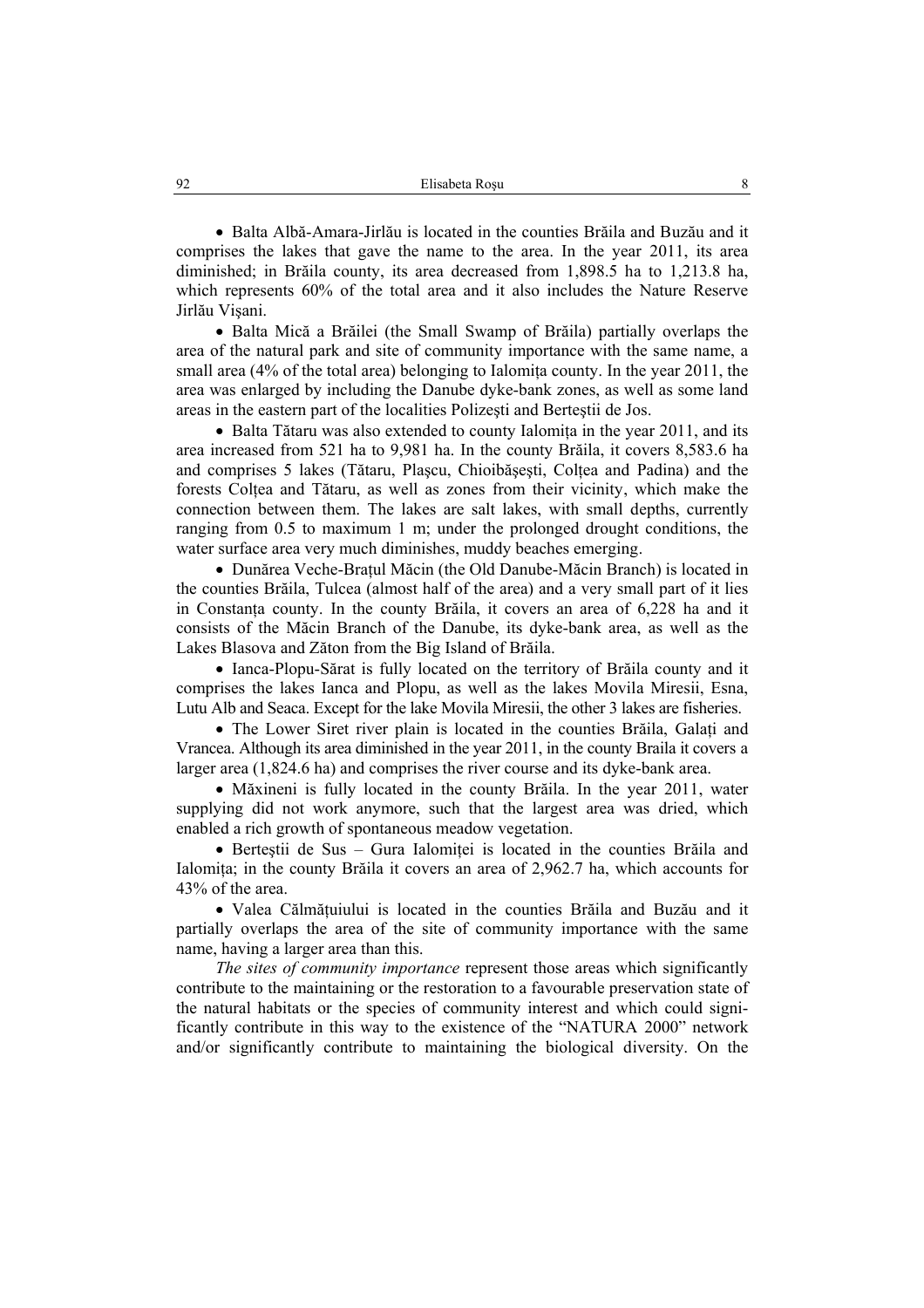territory of Brăila county, sites of community importance have been declared, totalling an area of 43,318.74 ha and representing 9% of the county area (Table 3).

| Crt.<br>no.    | Name                                                    | Code             | Site area at<br>county level<br>(ha) | Administrative territorial units in<br>Brăila county in which the area is<br>located |
|----------------|---------------------------------------------------------|------------------|--------------------------------------|--------------------------------------------------------------------------------------|
| 1              | Balta Albă – Amara –<br>Jirlău – Lacul Sărat<br>Câineni | <b>ROSCI0005</b> | 2,835                                | Galbenu, Gradistea, Jirlău, Vișani                                                   |
| 2              | Balta Mică a Brăilei                                    | <b>ROSCI0006</b> | 20,872                               | Bertestii de Jos, Brăila, Chiscani,<br>Gropeni, Mărașu, Stăncuța                     |
| 3              | Bratul Măcin                                            | <b>ROSCI0012</b> | 4,503.4                              | Frecătei, Mărasu                                                                     |
| 4              | Lunca Buzăului                                          | ROSCI0103        | 978.18                               | Făurei, Galbenu, Jirlău, Surdila-Greci,<br>Visani                                    |
| 5              | Lunca Siretului Inferior                                | ROSCI0162        | 1,755.67                             | Măxineni, Siliștea, Vădeni                                                           |
| 6              | Valea Călmățuiului                                      | <b>ROSCI0259</b> | 8,603.04                             | BordeiVerde, Cireșu, Însurăței, Surdila-<br>Greci, Ulmu, Zăvoaia                     |
| $\overline{7}$ | $Ianca - Plopu - Sărat -$<br>Comăneasca                 | <b>ROSCI0305</b> | 3,222                                | Ianca, Movila Miresii, Romanu, Traian,<br>Tudor Vladimirescu                         |
| 8              | Lacul Sărat – Brăila                                    | <b>ROSCI0307</b> | 377                                  | Brăila, Chiscani, Tichilești                                                         |
| 9              | Sărăturile de la Gura<br>Ialomiței - Mihai Bravu        | <b>ROSCI0389</b> | 172.45                               | Berteștii de Jos, Victoria                                                           |

*Table 3*  Sites of community importance in Brăila county

*Source:* H.G. nr. 1284/2007 regarding the declaration of the special avifaunistic protection areas as integrating part of the European ecological network Natura 2000 in Romania.

• Balta Albă-Amara-Jirlău-Lacul Sărat Câineni partially overlaps the special avifaunistic protection area Balta Albă-Amara-Jirlău, but it also includes Lacul Câineni (Lake Caineni).

• The Small Swamp of Braila (Balta Mică a Brăilei) fully overlaps the special avifaunistic protection area with the same name and partially the land area of the National Park Balta Mică a Brăilei (Small Swamp of Braila).

• Bratul Măcin (Măcin branch) partially overlaps the special avifaunistic protection area Dunărea Veche-Bratul Măcin, without comprising Lake Zăton.

• Lunca Buzăului (Buzăului river plain) included only areas in Buzău county until 2011, and with the enlargement of its area, 14% of the site is located in Brăila county.

• Lunca Siretului Inferior was also extended into Brăila county in 2011, where it is represented by 7% of the site and overlaps the special avifaunistic protection area with the same name.

• Valea Călmăţuiului (Călmăţui Valley) is located in Brăila and Buzău counties and comprises the river course Călmățui and its flood plain, up to the northern part of the town Insurăței. It partially overlaps the special avifaunistic protection area with the same name; in the year 2011, its area increased by 560 ha.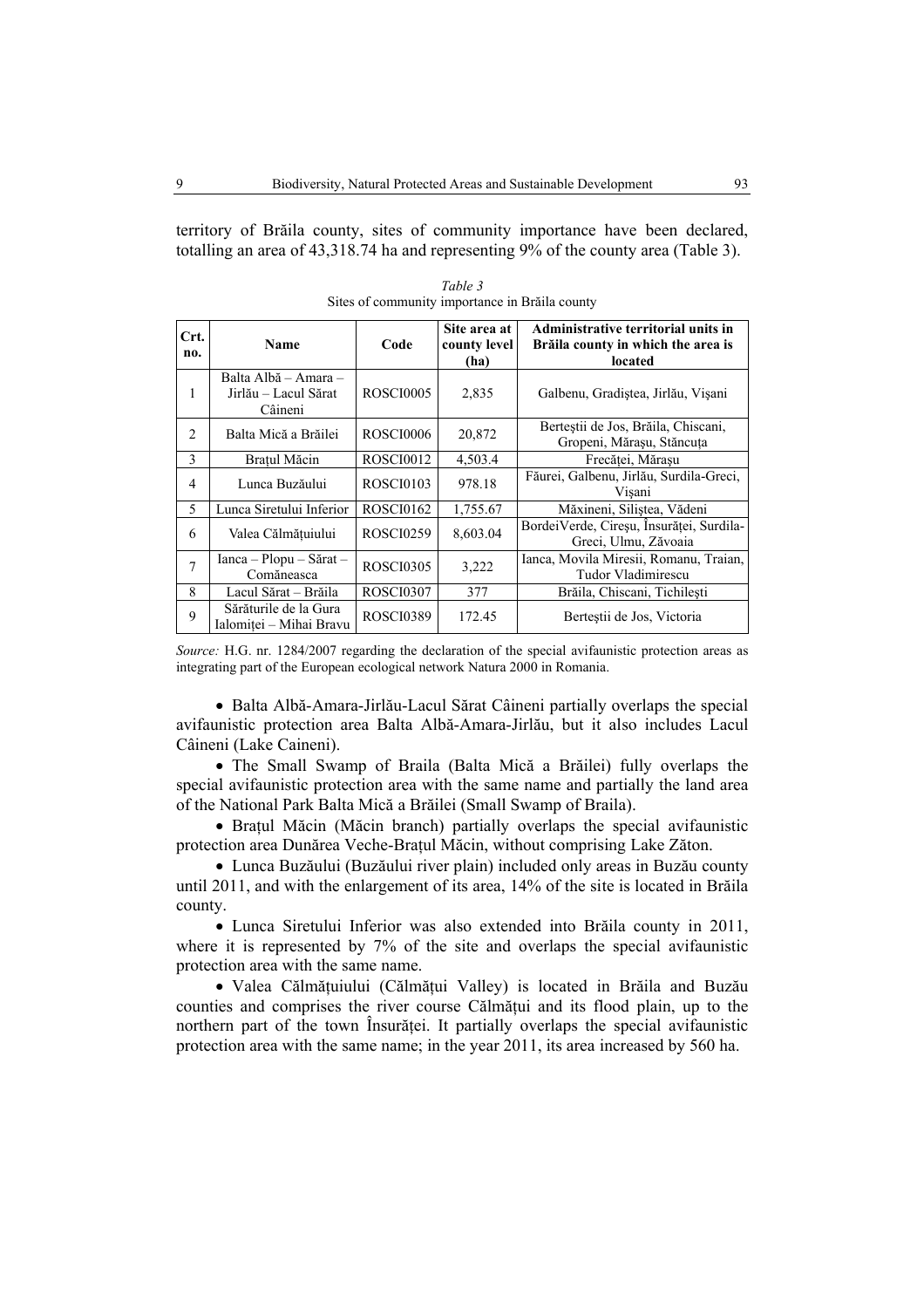• Ianca – Plopu-Sărat – Comăneasca was declared site of community importance in the year 2011 and it is located only in Brăila county. It partially overlaps the special avifaunistic protection area Ianca – Plopu-Sărat, without Lake Seaca); it also includes a salt area in ATU Tudor Vladmirescu and ATU Traian.

• The Salt Lake (Lacul Sărat – Brăila) was declared site of community importance in the year 2011 and it is located only in the county Brăila.

• The salt marshes from Gura Ialomitei-Mihai Bravu – declared site of community importance in the year 2011, covering areas in the counties Brăila and Ialomita, partially overlap the special avifaunistic protection area Bertestii de Sus – Gura Ialomitei.

*The Natura 2000 sites* that had administrator in the year 2011 were the following:

• Balta Mică a Brăilei – The Small Swamp of Braila (as natural park, site of community importance and special avifaunistic protection area) was administered by the National Administration of Forests Romsilva, through a specially established structure, the Administration of the Natural Park Balta Mică a Brăilei.

• Insula Mică a Brăilei – The Small Island of Braila (wet zone of international importance) was administered through a specially established administration structure, the Administration of the Natural Park Balta Mică a Brăilei.

• Pădurea Camniţa – Camniţa Forest (nature reserve of national interest) was administered by the Forestry Directorate Brăila.

• Dunărea Veche – Bratul Măcin (avifaunistic protection area) was administered by the County Sport Fishing Association Galati

• Bratul Măcin (avifaunistic protection area) was administered by the County Sport Fishing Association Galaţi.

• Lunca Buzăului – Buzăului river plain (site of community importance) was administered by Bucharest Ecological University.

• Lunca Siretului Inferior (special avifaunistic protection area) was given into custody to the Association for Biological Diversity Conservation.

Balta Mică a Brăilei (as a natural park, as site of community importance and as special avifaunistic protection area) and Insula Mică a Brăilei (wet zone of international importance) were the only protected natural areas that in the year 2011 had elaborated and approved operating regulations and elaborated and approved management plans.

## *d) Protected natural areas of county interest*

By Brăila County Council Decision no. 20/1994 on the protected natural areas and the natural monuments on the territory of Brăila county, the following zones were declared as protected areas: Balta Mică a Brăilei, Lake Jirlău, Camnita and Viişoara Forests, as well as Popina Blasova. Subsequently, the first three obtained the protected natural area of national interest status, declared by Law 5/2000 for the approval of the national territory management plan, and Forest Viişoara and Popina Blasova have the status of protected natural areas of county interest at present.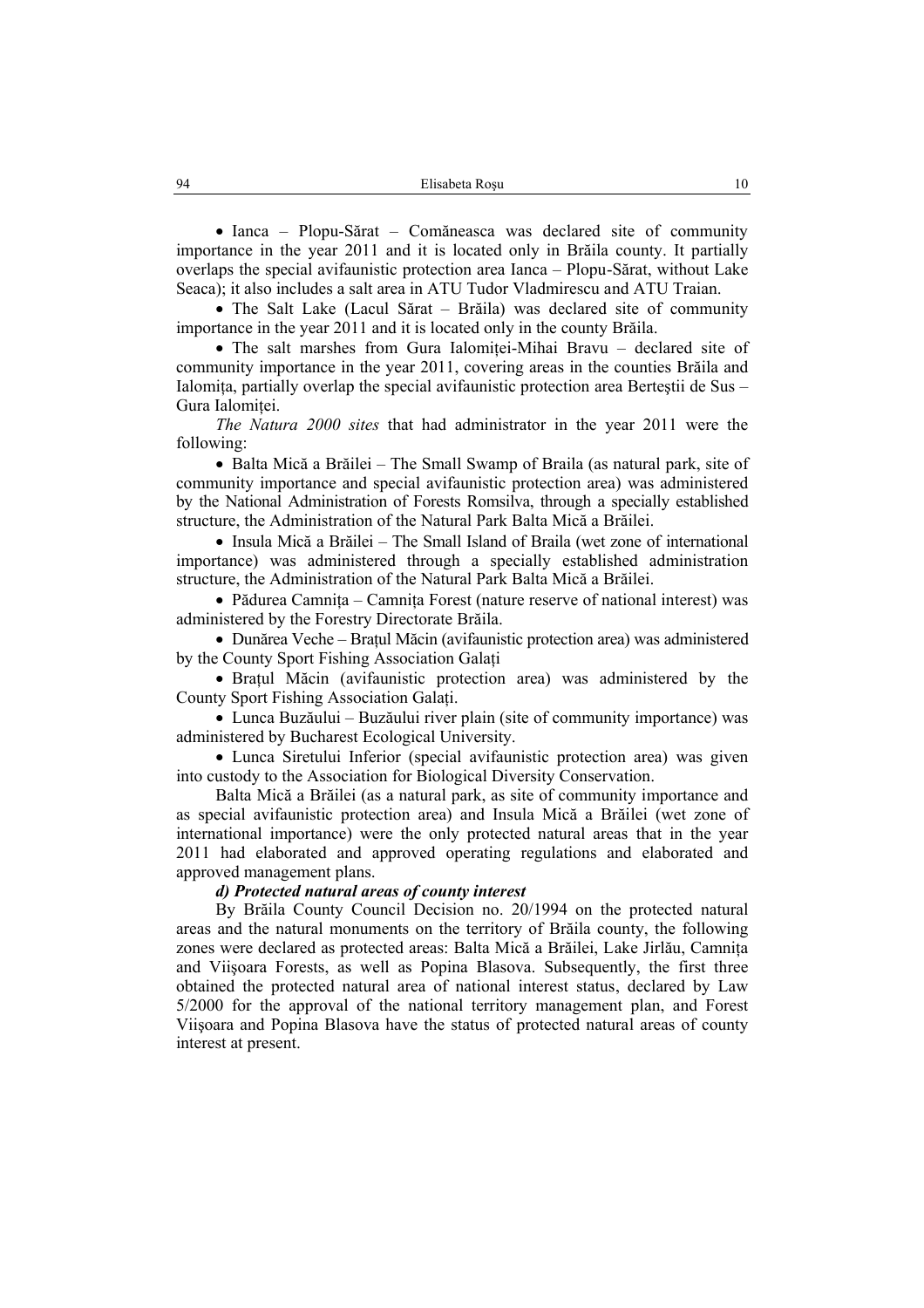*Forestry Reserve Viişoara*. The reserve has an area of 1,897.8 ha, being located in the southern part of Brăila county, on the administrative territory of the communes Însurătei and Bertestii de Jos. The forest is a relict of the oak tree forests that used to populate the sands on the right bank of the river Călmătui. Being irrationally cut for hundreds of years, the forest was naturally regenerated. The forest consists of oak and acacia trees, and the reason of obtaining the protection status was the very existence of these oak trees, a rare species in Brăila forests. For the quantity and quality of the wood, an area of 39.4 ha of it is also a seminologic reserve, mentioned in the "National catalogue of resources for forest reproduction materials in Romania" (30.6 ha acacia and 8.8 ha grey oak).

*Popina Blasova – natural monument.* It is located in the north-eastern part of Insula Mare a Brăilei, near Lake Blasova. Popina Blasova was declared natural monument due to its singularity in the relief of Brăila county, with a height of 45 m and an area of 2.3 ha. Due to the soil conditions generated by the mineralogical composition of the area, the vegetal cover on the northern flank includes two endemic species: the blue bell and the milfoil with yellow flowers.

### **4.2. The situation of terrestrial and aquatic ecosystems**

The county Brăila has a great variety of terrestrial and aquatic ecosystems (specific floodplain forests, meadows, swamps and lakes, canals with alluvial banks), characteristic for the bio-geographical steppe region. The steppe natural vegetation is also found at present on the versants of subsidence depressions, in the spaces between the agricultural parcels, on the road sides, on the temporarily uncultivated areas.

*The natural habitats*. The main types of habitats in Brăila county are represented by aquatic and terrestrial habitats (forests and meadows).

*The aquatic habitats* are represented by: salt and fresh water lakes, (permanent and temporary) swamps, moors, marshy areas and canals. These are rather diverse, being represented by the Danube branches arms and water surfaces from the floodplains to different fresh water or salt lakes located on the county territory, as well as by those which, despite the anthropic impact, have best preserved the natural biological diversity characteristic for the region.

The lakes in Brăila county are of three categories: clastocarstic (the lakes in the subsidence depressions in loess or hollows), also named hollow lakes, meander lakes and floodplain lakes. The meander lakes and the lakes on an abandoned river branch are mainly found in the Danube flood plain (Blasova), on Călmăţui terrace, as well near Brăila (Lacul Sărat Brăila – Brăila Salt Lake).

An important category of surface waters consists of the salt lakes used for therapeutic purpose, with sapropelic mud. These are: Brăila Salt Lake, Lakes Câineni Băi and Movila Miresii.

Brăila Salt Lake has a big salinity and the bottom of the lake is covered with therapeutic mud, being the only therapeutic lake in the county, whose resources are put into value at present.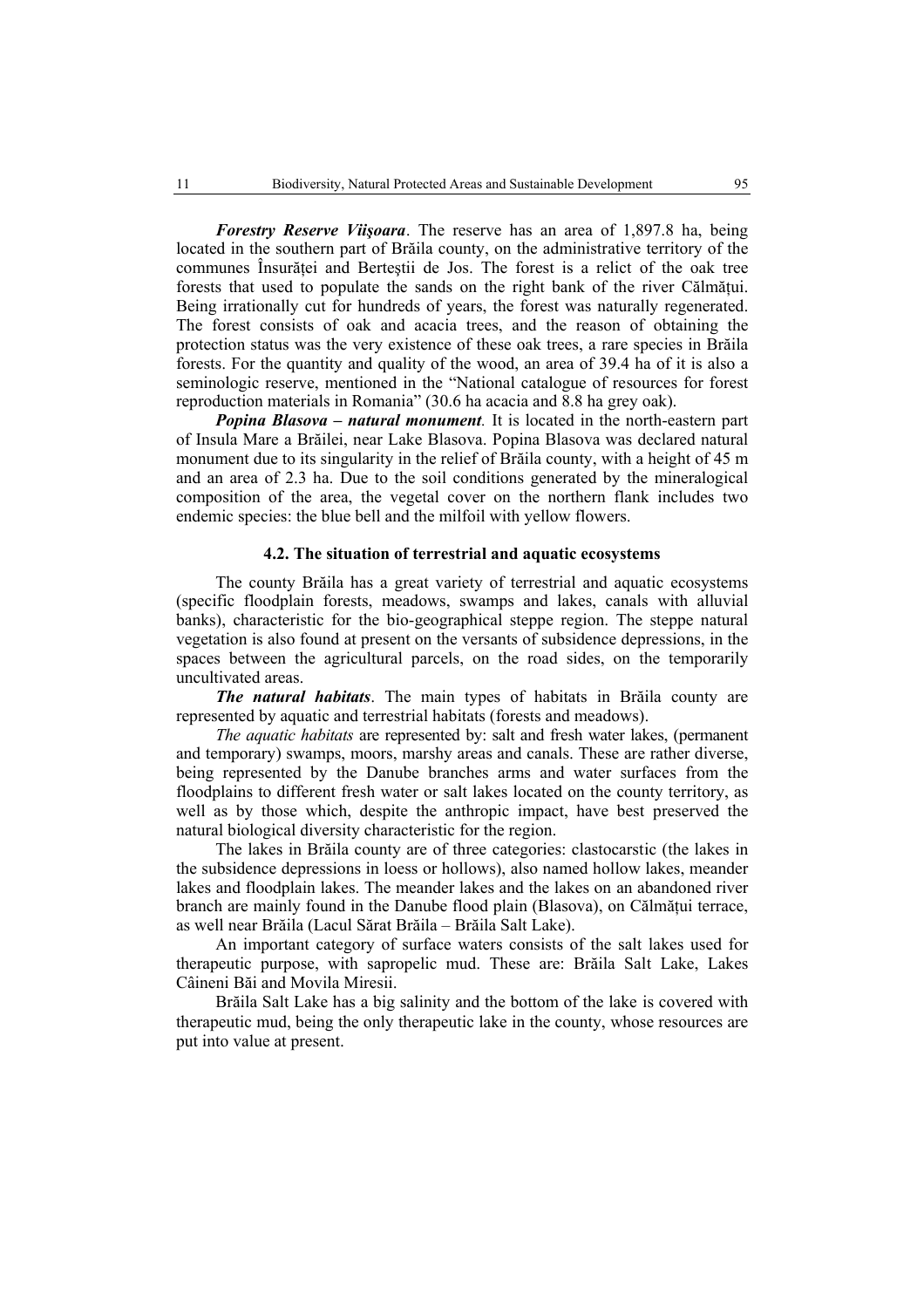The Lakes Câineni and Movila Miresii were exploited until 1990–1993; afterwards, the assets for the exploitation of the therapeutic resources were privatized (Lake Câineni) or the exploitation facilities were abandoned and even demolished (Lake Movila Miresii). As regards the Lake Câineni, under concession for a 20-year period, no exploitation activity has been initiated so far. This lake has the characteristics of a deposit of mineral waters and sapropelic mud, its exploitation consisting of the use of these resources for therapeutic purposes.

*The terrestrial habitats*, with forest vegetation, are in general small flood plain forests (5% of the county area) with the following locations:

– 80% in the floodprone river plains of the Danube and of the rivers Buzău and Siret (mainly poplar and willow);

– 20% are terrace forests on the county area, mainly consisting of acacia and oak trees, the most important being: Viişoara, Colţea, Tătaru, Râmnicelu, Romanu, Rubla and Lacu Sărat. The terrestrial habitats represented by meadows (steppe meadows, river plain meadows and bushes) are strongly modified, with gramineous plants and different grasses.

The meadows habitats are better represented in the area of the Natural Park Balta Mică a Brăilei – The Small Swamp of Brăila, in the past affected by the grazing of animals that were left in a semi-wild state (cows, horses and pigs in particular), as well as the grazing of sheep, through accumulation and decomposition of the sheep manure, only those species remaining that were resistant to soil acidification. The bushes have the smallest development, belonging either to meadows, or growing in isolated spots, on limited areas in the flood plain with sandy banks.

Among the habitats protected in EU for the conservation of certain rare flora or fauna species, or in danger of extinction, those characteristic to the wet zones are best represented, the greatest diversity existing in the flood plain of the Danube.

*The wild flora.* In the far off past, the vegetation characteristic to Braila county was represented by the steppe in the plain areas and by holm and swamp vegetation in the Balta Brăilei-The Swamp of Brăila. The steppe was turned up and replaced by agricultural crops in a 95% percentage. At present, it is found only in isolated sports, on natural pastures, as well as by the road side, along dykes and irrigation canals.

In Balta Brăilei – The Swamp of Brăila, only one third of the area remained under free flooding regime, the remaining part being the dyked agricultural area from Insula Mare a Brăilei – The Big Island of Brăila. The remains of the flora of this vast wet zone territory are now found in the 10 islets of the floodprone area representing the Natural Park Balta Mică a Brăilei-The Small Swamp of Brăila. The vegetation stands out by certain rare species, such as the white and yellow water lilies, which can be most often met only in the Danube Delta. There are two endemic species: the bluebell and the milfoil with yellow flowers, which are growing only on Popina Blasova (declared natural monument at county level), relict of a mountain chain consisting of the Măcin Mountains.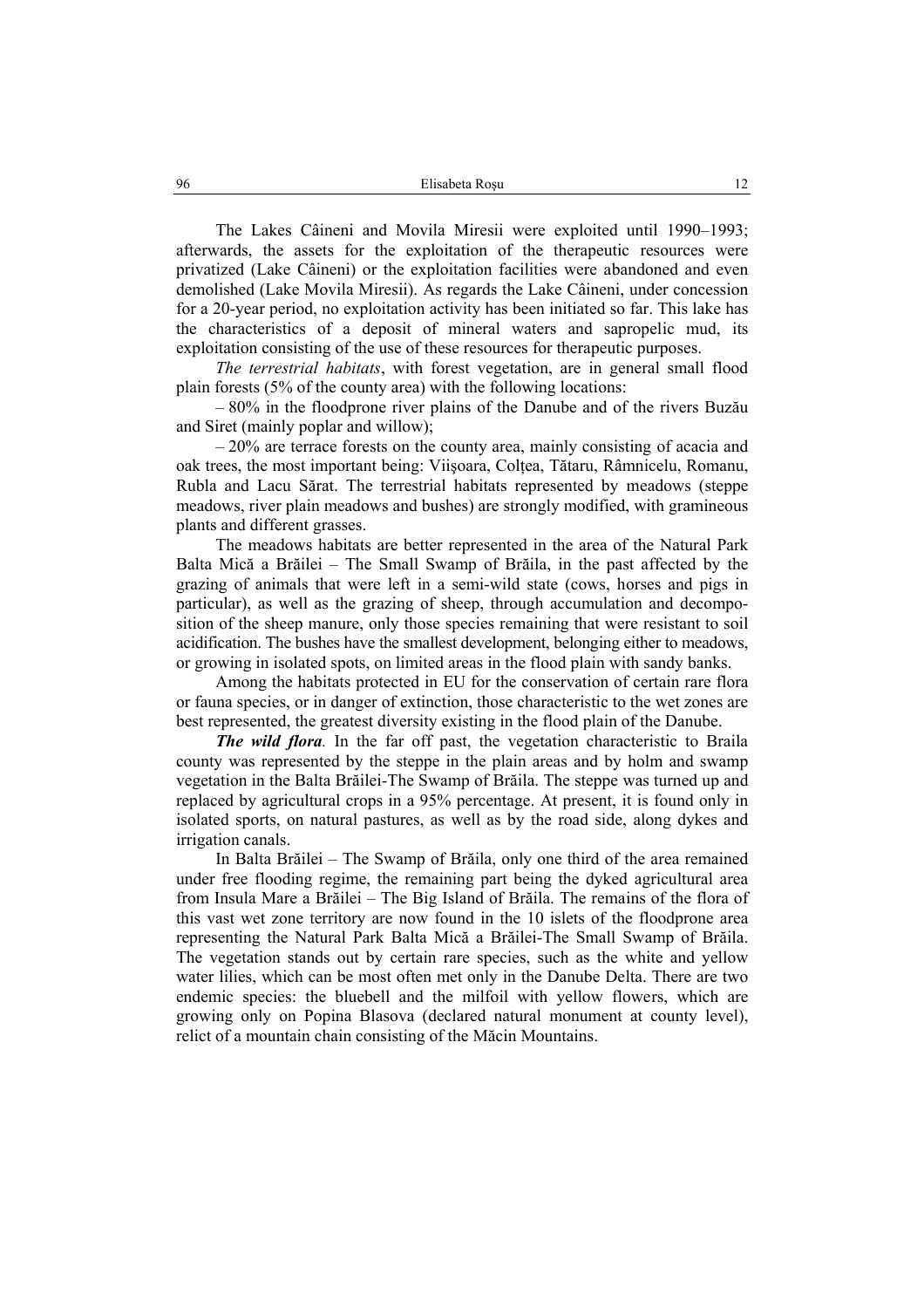*The wild fauna*. The non-vertebrates are represented by the greatest number of species, at the level of all types of ecosystems, having a relatively uniform distribution. The vertebrates are less numerous, both as number of species and as number of populations. In Brăila county, 305 species were inventoried, out of which 90 species are considered of community interest; for these, special preservation areas and special avifaunistic protection areas must be established.

| No. Group of species<br>No. of |              |         | Species for which special preservation areas and special |  |
|--------------------------------|--------------|---------|----------------------------------------------------------|--|
|                                |              | species | avifaunistic protection areas must be established        |  |
|                                | Fish         |         |                                                          |  |
|                                | Amphibians   |         |                                                          |  |
|                                | Reptiles     |         |                                                          |  |
|                                | <b>Birds</b> | 208     |                                                          |  |
|                                | Mammals      |         |                                                          |  |
|                                | Total        | 305     |                                                          |  |

*Table 4*  Species of community interest inventoried in Brăila county

*Source*: GEO 57/2007 on the regime of protected natural areas, conservation of natural habitats, of the wild flora and fauna, approved with modifications and completions by Law no. 49/2011, Annex 3.

Birds are the most numerous among vertebrates, out of which 22 species are vulnerable. They have a non-uniform distribution and are mainly concentrated in the zone of mixed forests, swamps and marshy areas. Very many species are migratory birds, very few are sedentary, which remain in the interior islets of the Danube floodplain or on some swamps from the Danube terrace over the winter.

|       | Group of     | No. of  | <b>Status</b> |                   |                          |                             |
|-------|--------------|---------|---------------|-------------------|--------------------------|-----------------------------|
| No.   | vertebrates  | species | Vulnerable    | <b>Endangered</b> | Critically<br>endangered | <b>Almost</b><br>threatened |
|       | Fish         | 67      |               |                   |                          |                             |
| ∍     | Amphibians   |         |               |                   |                          |                             |
|       | Reptiles     |         |               |                   |                          |                             |
|       | <b>Birds</b> | 208     | 22            |                   |                          |                             |
|       | Mammals      | 18      | n             |                   |                          |                             |
| Total |              | 305     | 35            | 18                |                          |                             |

*Table 5*  The conservation of the vertebrates inventoried in Brăila county

*Source*: Report on the situation of environmental factors, Environment Protection Agency Brăila, 2011.

On percentage basis, the avifauna from the Natural Park Balta Mică a Brăilei – the Small Swamp of Brăila represents more than half of Romania's avifauna, 53% respectively. Out of these, 169 species are protected in the EU (by Berne Convention), 58 species are migratory birds protected by Bonn Convention and 6 species protected by CITES Convention. At the same time, 68 de species are found in Annex I from the Birds Directive.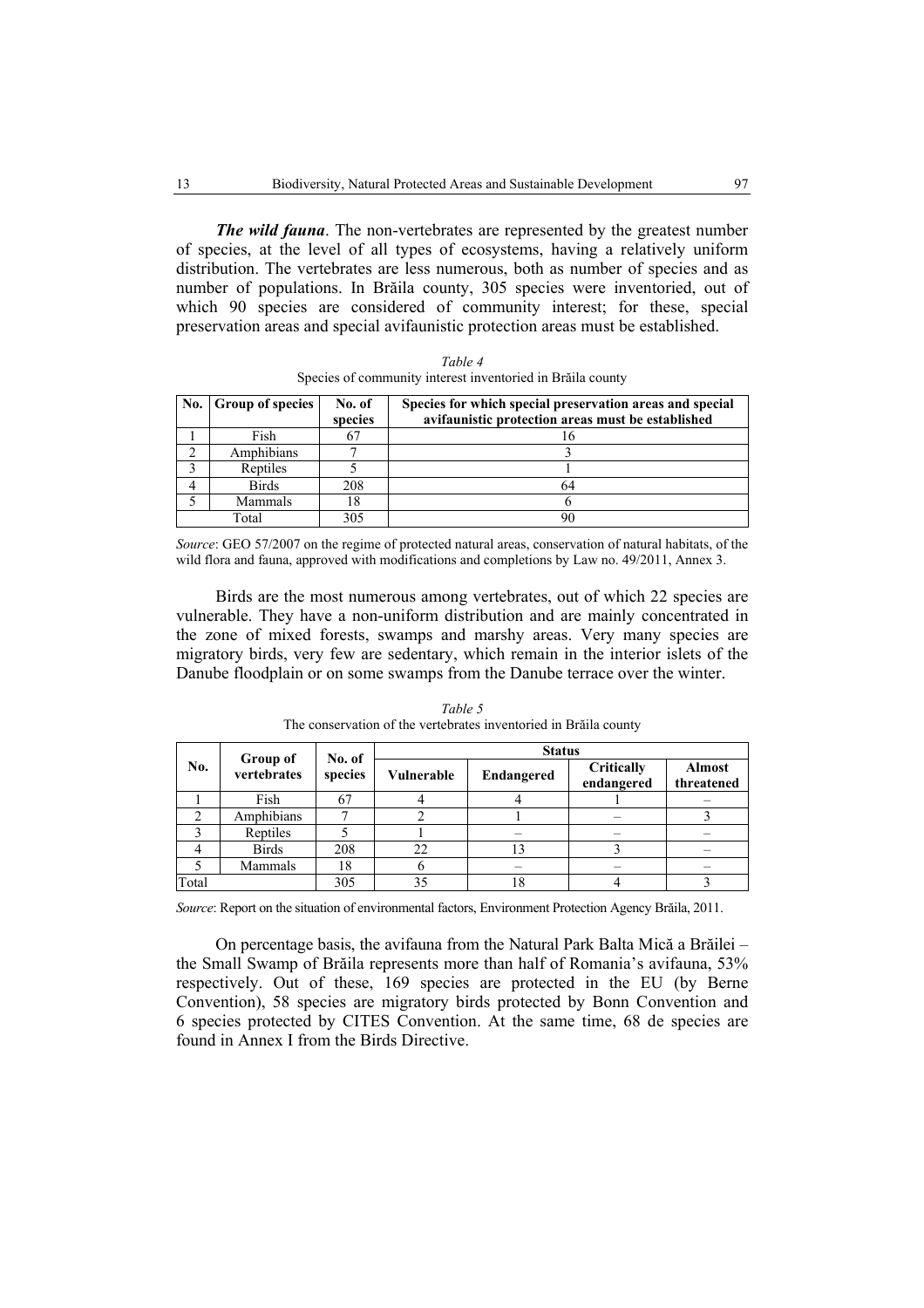#### **4.3. Impact**

The protected natural areas contain values that directly or indirectly benefit the communities and people, in general.

The benefit concept is used to indicate the fact that, by maintaining and sometimes by the appropriate use of the values of a protected natural area, an income can be gained or we could benefit from a series of advantages which would be seriously diminished if the area were not properly protected.

Economic benefits can result by the utilization of both intrinsic and extrinsic values. In general, the economic value of certain natural resources is easier to be determined, for example in the case of a cubic meter of wood exploited under the conditions imposed in a protected area. But the economic value of the ecologic services (water treatment, air quality ensurance, community health ensurance, the historical and spiritual value) is more difficult to determine.

| <b>Category of values</b>  | Example                                                                       |
|----------------------------|-------------------------------------------------------------------------------|
| Intrinsic value            | Fauna, flora, ecosystems, terrestrial and aquatic landscapes                  |
| Local goods and services   | Plant products, animal products, leisure and tourism,                         |
|                            | Knowledge and scientific research, education                                  |
|                            | Life support for man, life support for other living beings, water quality     |
| General goods and services | and quantity, air quality, fishery resources protection, protection of        |
|                            | resources for agriculture, the protection of human settlements                |
| Values of communities      | Culture, identity, spirituality, social welfare, next generations inheritance |
| (non-material)             |                                                                               |
| Individual values          | Existential satisfaction, experimented satisfaction, physical health, mental  |
| (non-material)             | health, spiritual welfare                                                     |

*Table 6*  Classification of the values of protected natural areas

*Source:* Lockwood, Lookwood, M., Graeme, L., Ashis Kothari (2006), *Managing Protected Areas – A global guide*.

In the case of protected areas, it is important to try to assess values taking into calculation the directly measurable economic value as well as the noneconomic one.

At present, the biodiversity conservation in Brăila county can be affected by the development of the economy and the over exploitation of natural resources. The biodiversity loss could affect the production of goods and services of the natural and semi-natural ecosystems, the economic welfare, people's health.

## **a) Plant species with economic utilization**

The woody flora species found in the forests of the county that are used for commercial purposes are the following: the grey oak, *cerrus*, common ash tree, elm tree, acacia, white poplar. These species are commercially used as genetic resources, 89 ha of forests existing that were established as reserves for seed production and conservation of the forestry genofund.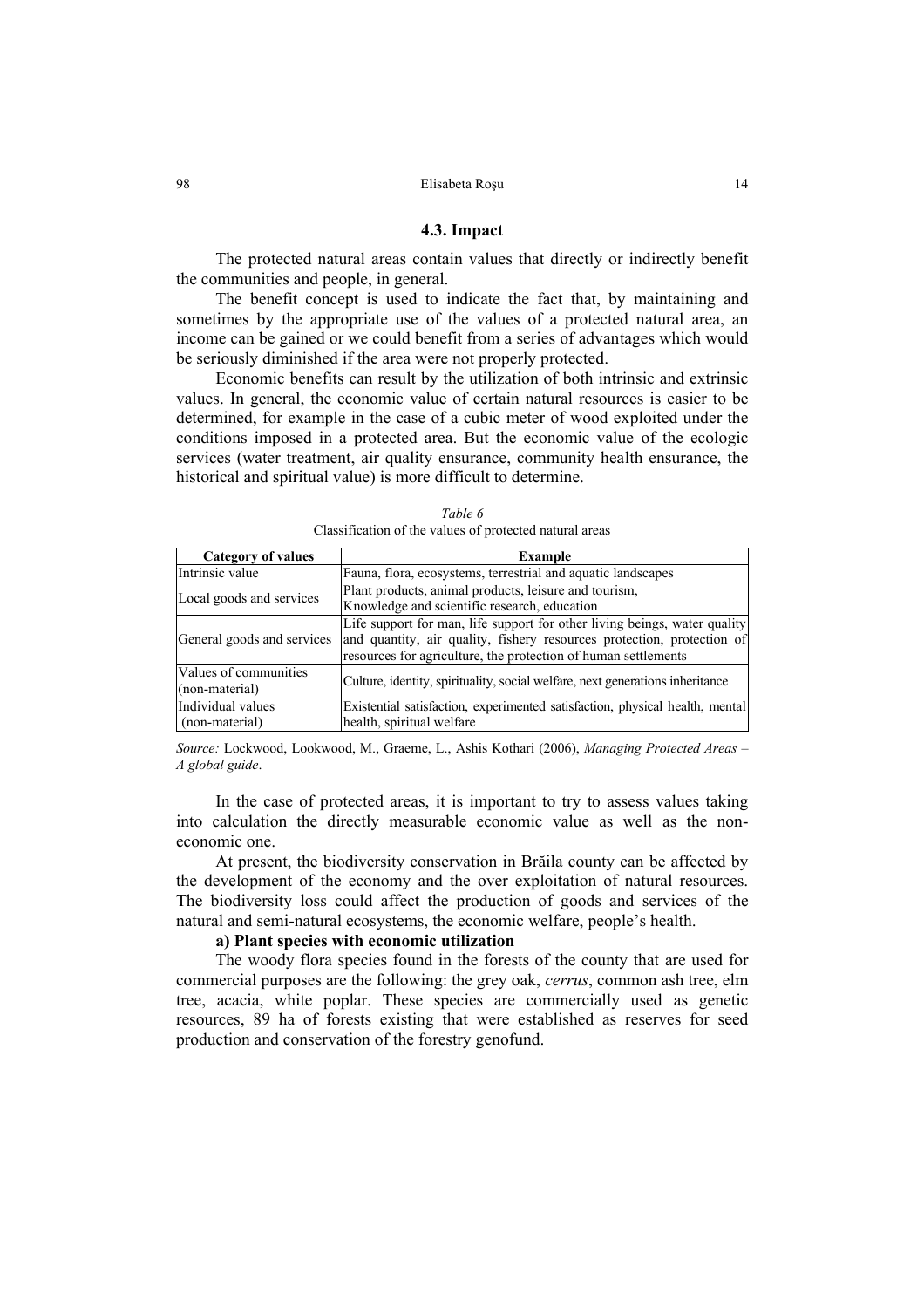The most important seed reserves are the following:

– The forestry reserve (nature reserve) with 1.2 ha under ash tree arboretum, located in the forest Camnita;

– The forestry reserve Viişoara (nature reserve) with 31.2 ha under grey oak forest.

The wild plants that are used for economic purposes (either by natural persons or legal entities) are harvested for being sold on the domestic market. These are plants used as food or for medical purposes, the largest harvested quantities being in the species horse tail, milfoil, calendula, mint, chamomile, nettle; these species are most often found in the spontaneous flora of Brăila county.

## **b) Timber volume in the economic circuit**

In the year 2011, the timber volume in the economic circuit totaled 65.6 thousands  $m<sup>3</sup>$ , a larger volume than in the previous years.

*Table 7*  Timber volume in the economic circuit in the period 2009–2011

| Year | Timber volume (thousand m <sup>3</sup> ) |
|------|------------------------------------------|
| 2009 | 56.8                                     |
| 2010 | 56.2                                     |
| 2011 | 65.5                                     |

*Source*: *Report on the situation of environmental factors*, Agency for Environment Protection Brăila, 2009, 2010 and 2011.

The wood was sold to the population as heating wood and mainly by the economic operators for industrial purpose. We speak mainly about soft species (willow tree and a larger quantity of poplar), mainly resulted from the main products (as a result of plane and regeneration cuttings) and also from the secondary products (from forest hygienic and cleaning operations) and accidental cuttings.

## **c) Animal species with economic utilization**

The commercial use of the species of animals in the wild fauna consists either by hunting certain species of game interest or by fishing. The game species of interest in Brăila county are in general the species characteristic to the plain, wet zone and river plain forest fauna. The game fund of Brăila county<sup>3</sup> has a total area of 462955 ha and it is delimited into 50 game funds, administered by the National Company of Forests Romsilva –Brăila Forestry Directorate and 7 hunting associations.

3 Annex 1 of Ord. M.A.W.F. no. 193/2002 *regarding the updating of the delimitation of the Romanian game fund into hunting funds*, with further modifications.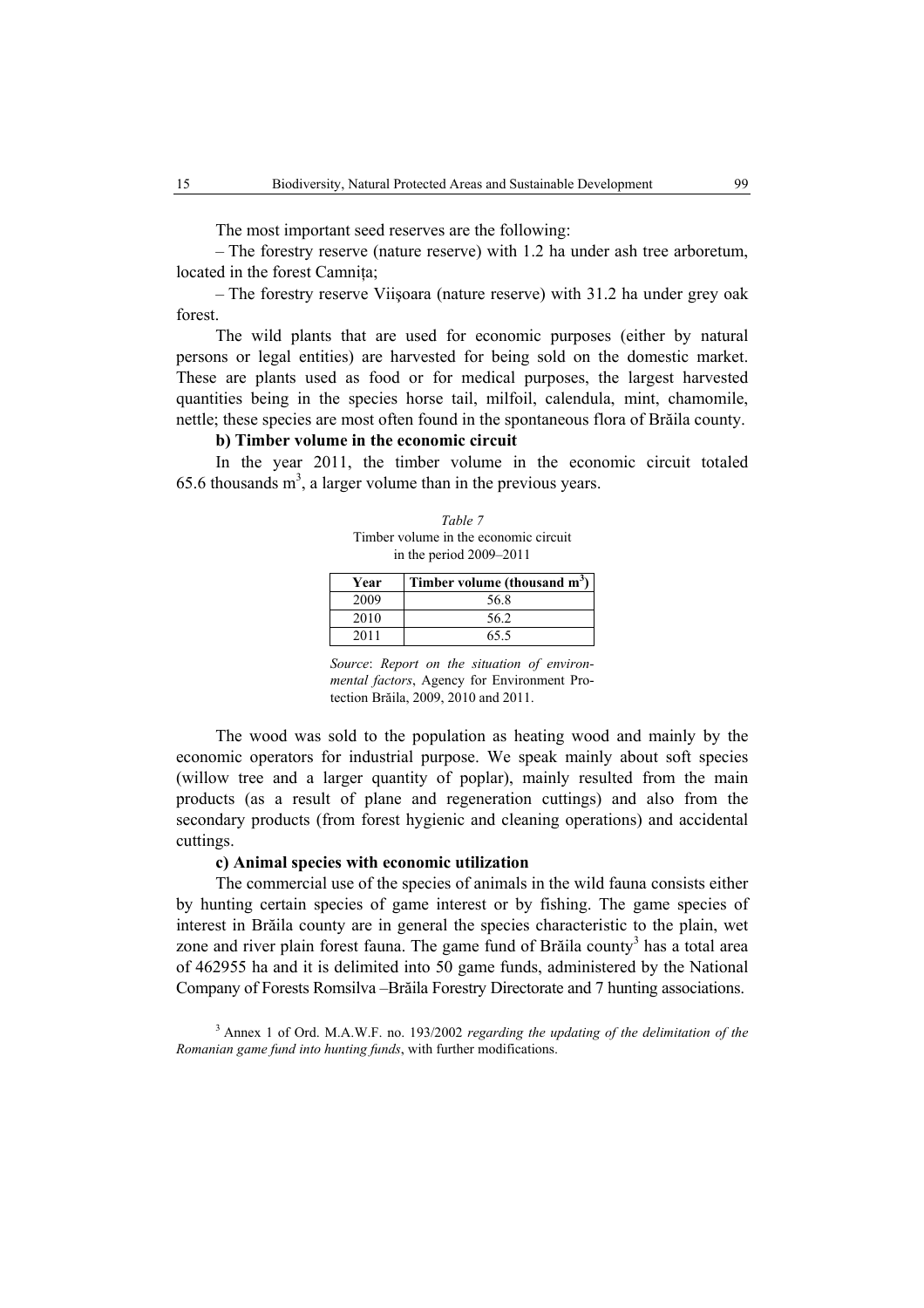| ani |  |
|-----|--|
|-----|--|

The harvest quotas authorized for the hunting seasons in the years 2009, 2010 and 2011

|                |                |       | No. Game species No. of heads authorized No. of heads authorized No. of heads authorized |       |  |
|----------------|----------------|-------|------------------------------------------------------------------------------------------|-------|--|
|                |                |       | of interest in the season 2009–2010 in the season 2010–2011 in the season 2011–2012      |       |  |
|                | <b>Mammals</b> | 8252. | 7801                                                                                     | 2687  |  |
| $\overline{2}$ | <b>Birds</b>   | 92902 | 102570                                                                                   | 27205 |  |

*Source*: *Report on the situation of environmental factors*, Environment Protection Agency Brăila, 2009, 2010 and 2011.

In the hunting season 2011–2012, the hunting of a smaller number of mammals and birds was authorized, compared to the previous hunting seasons, because only 5 administrators of hunting funds out of the total 10 funds who administrate these funds in Brăila county have asked for game licenses. The species of piscicultural interest in Brăila county are the following: mackerel, local cyprinids and the raptor fish species. In 2009, a quantity of 66.02 tons of fish was harvested, in 2010 the fish harvest reached  $62.35$  tons and in  $2011 - 25.72$  tons.

#### **5. CONCLUSIONS**

Land conversion for the urban, industrial, agricultural, tourism or transport development purpose can result in the degradation, destruction and fragmentation of habitats. In previous years, in Brăila county, the growth and intensification of the agricultural production systems took place through the transformation of certain natural or semi-natural ecosystems into arable land areas, which were equipped with facilities for the intensive production technologies application; thus, the Danube Flood Plain was partially dyked and transformed into agricultural ecosystems, as well as a great part of pastures with steppe vegetation on land areas with excess moisture.

The dyking consequences are the following:

– The modification of the hydrological regime of the Danube by increasing the intensity of floods;

– Diminution of the capacity to retain nutrients by the floodprone areas;

– Desiccated land salinization due to the fluctuations in the level of the phreatic water in soil;

– Diminution of reproduction areas for the semi-migratory fish species;

– Diminution of fish harvests.

The drainage of many aquatic ecosystems as effect of deepening the communication canals with the Danube years ago, for piscicultural purposes, has induced significant changes in the water circulation regime. Naturally, the Danube used to flood the land and feed the swamps; when the flood stopped, the water surfaces stagnated for a longer period, being affected only by the excessive evapotranspiration in time of drought. The digging of the canals for piscicultural purpose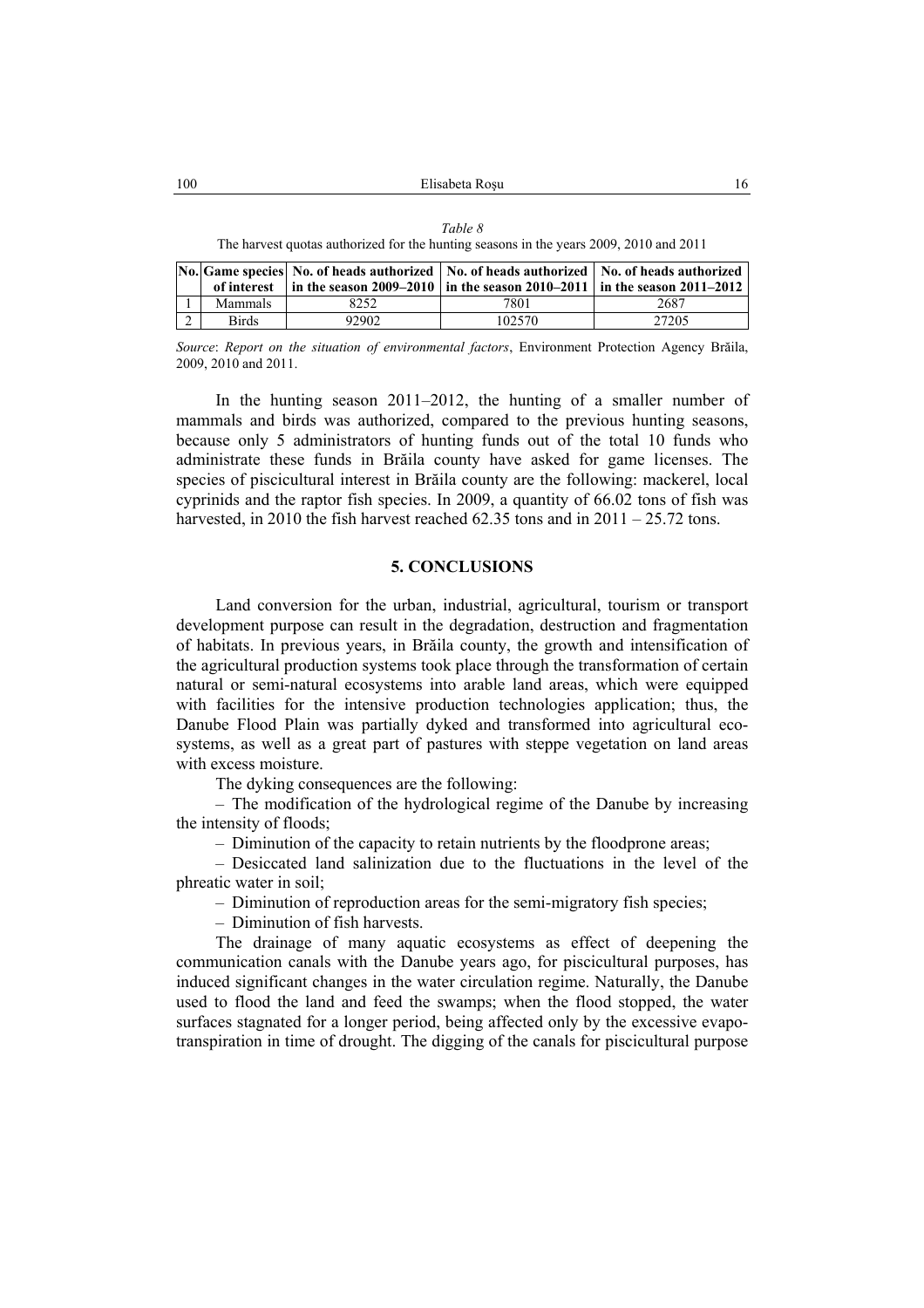determines the premature flow of water into the Danube; this phenomenon is also favoured by the fact that in time, the bottom of the swamps increased by deposits of alluvia brought by the river.

The ecosystems modification was also caused by the utilization of certain inappropriate agricultural methods and techniques, such as the use of pesticides, the intensive or unorganized grazing, burning the stubble fields.

The replacement of the natural alluvial forests in Balta Brăilei by poplar and willow crops, the dykings, desiccations and the large agricultural monocrops practiced in the last 50 years of the last century have brought about deep qualitative and quantitative modifications of the county biodiversity.

A negative impact upon biodiversity in the last decade was produced by the replacement of the autochthonous species by alochtone species or clones with high productivity, obviously chosen according to economic criteria. The result was the disappearance of certain typical forests of willows, white and black poplars and of some steppe habitats due to afforesting the largest land areas possible that were not suitable for farming.

At the same time, the anthropic pressure upon the natural ecosystems in the last decades has induced the change of the ecological composition and structure, of the production and biodiversity support capacity respectively.

However, human activities destroy biodiversity and affect the capacity of the healthy ecosystems to produce this wide range of goods and services. The land destination modification, including agriculture intensification and urbanization, the over exploitation, pollution, the climate changes and the new species that compete against the indigenous flora and fauna generally contribute to the destruction of the natural ecosystems.

After the destruction, their rehabilitation is an expensive process, or most often impossible.

#### **REFERENCES**

- 1. Cogălniceanu, D. (1999), *Managementul Capitalului Natural*, Editura Ars Docendi, Bucureşti.
- 2. Graham, J., Amos, B., Plumptre, T. (2003), *Governance principles for protected area in the 21st century*, lucrare prezentată la al V-lea Congres al Ariilor Protejate, Durban, Africa de Sud, Institute of Governance, Ottawa, Canada, http://www.unep.org/
- 3. Harper, J.L., Hawkworth, D.L. (1994), *Biodiversity: measurement and estimation,* Philosophical Transactions of the Royal Society of London, Series B, Biological Sciences, p. 5.
- 4. Leveque, C., Mououlou, J.C. (2001), *Biodiversite: dinamique biologique et conservation* Masson scicences, Dunod, Paris.
- 5. Lookwood, M., Graeme, L., Ashis Kothari (2006), *Managing Protected Areas A global guide*.
- 6. Vădineanu, A. (2004), *Managementul dezvoltării o abordare ecosistemică,* Editura Ars Docendi, Bucureşti.
- 7. \*\*\* Agenţia pentru protecţia mediului Brăila, *Raport privind starea factorilor de mediu*, anii 2009, 2010, 2011.
- 8. \*\*\* *Legea nr. 58/1994 pentru ratificarea Convenţiei privind diversitatea biologică, semnată la Rio de Janeiro la 5 iunie 1992.*